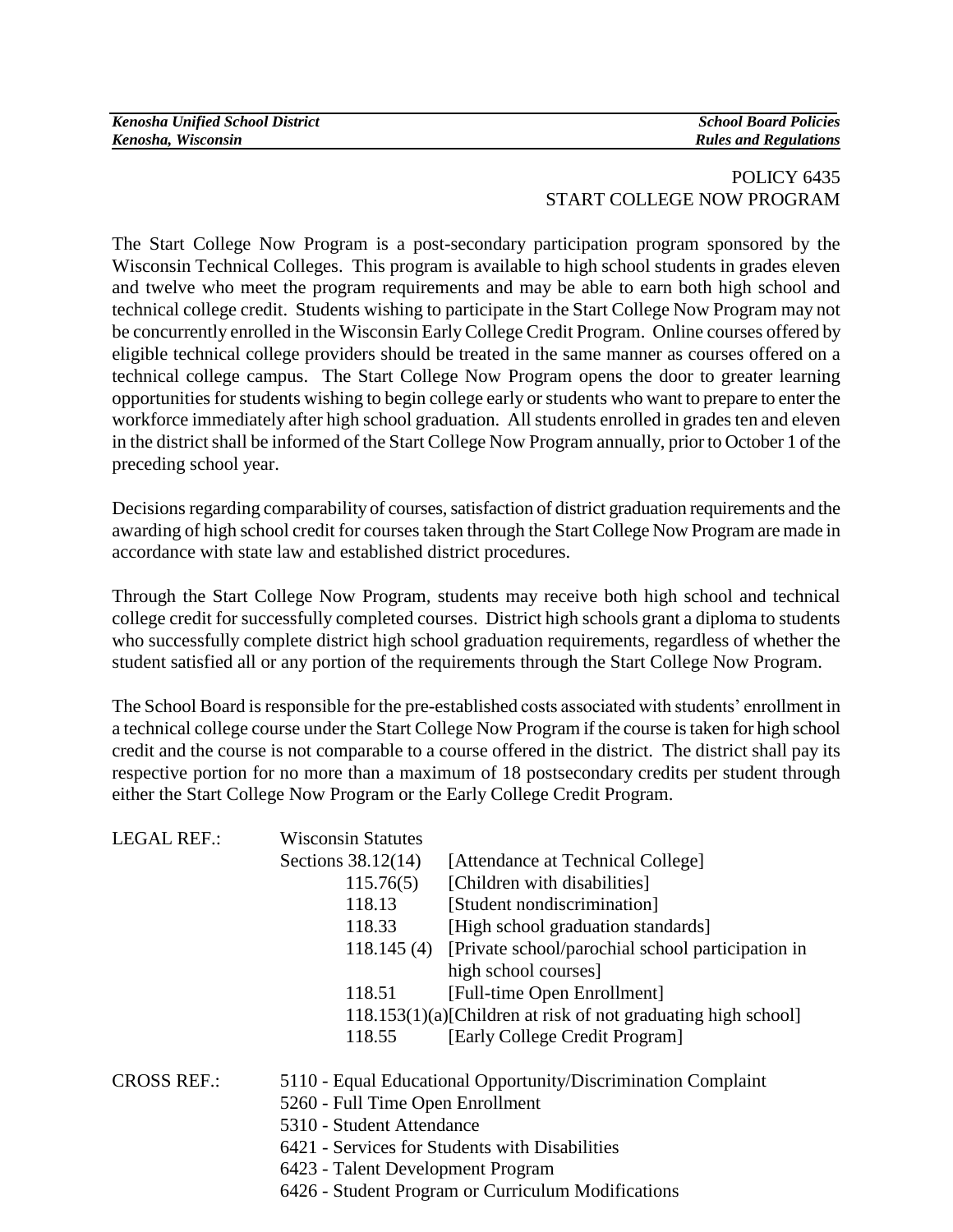### POLICY 6435 START COLLEGE NOW PROGRAM PAGE 2

6450 - Early College Credit Program 6456 - Graduation Requirements

Special Education Program and Procedure Manual

ADMINISTRATIVE REGULATIONS: None

AFFIRMED: March 27, 2018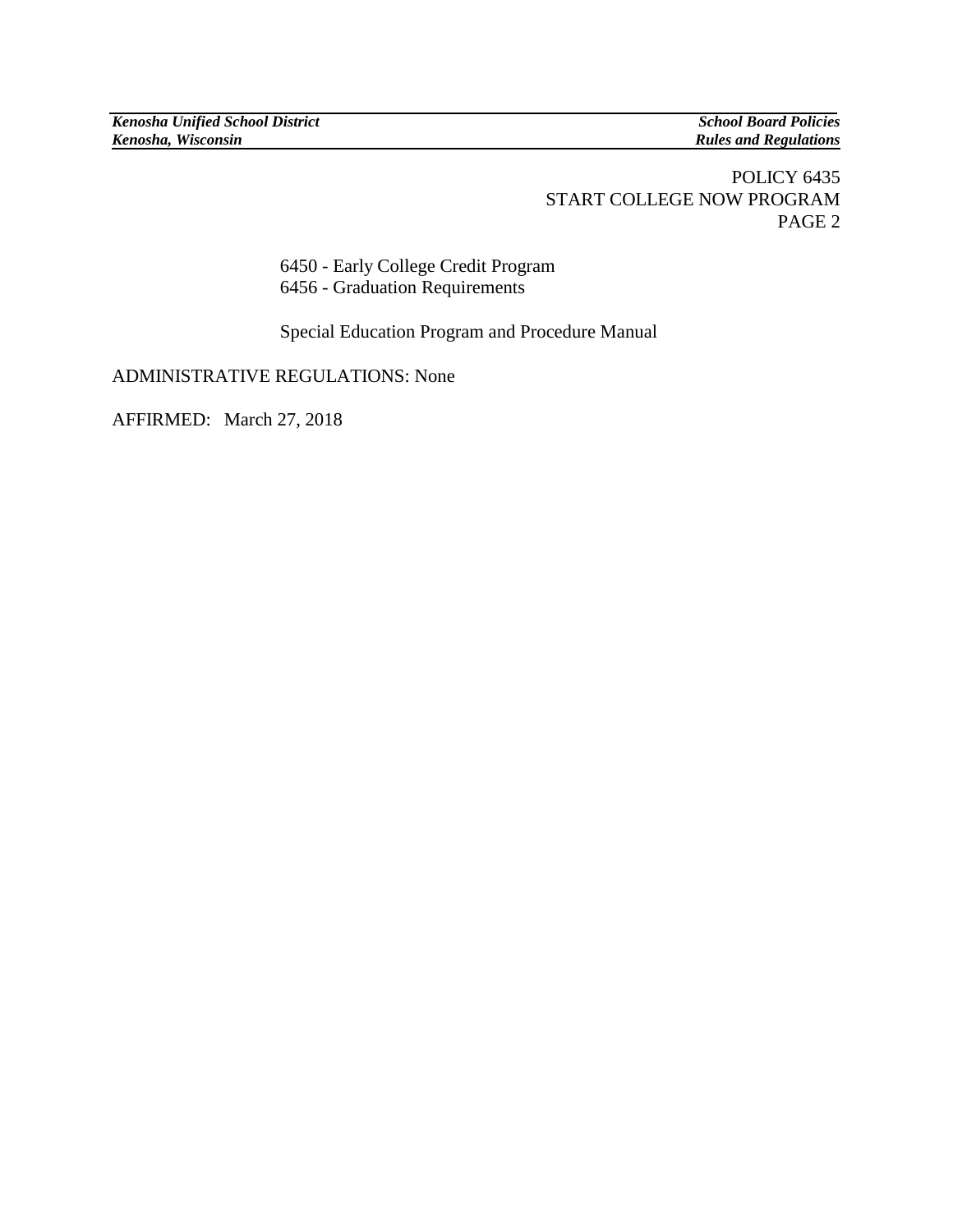### RULE 6435 START COLLEGE NOW PROGRAM PAGE 1

All students in high school grades eleven and twelve and who meet the program requirements defined by law are eligible to participate in the Wisconsin Technical College Program "Start College Now". The student must:

- complete the tenth grade.
- be in good academic standing.
- not be a child as defined as at-risk as defined by WI statute  $118.153$  (1)(a)
- complete the application for the Start College Now Program
- notify the school board of the district in which they are enrolled, through a high school counselor or designee, of the student's intent to enroll in a Wisconsin Technical College. The deadlines for filing the form are no later than March 1 for the fall semester and October 1 for the spring semester. The notice shall include the titles of the courses in which the pupil intends to enroll, the number of credits of each course and shall specify whether they are taking the courses for high school and/or post-secondary credit.
- not be considered ineligible to participate in the program for failure to reimburse the district for a technical college of Early College Credit Program course they failed to complete or in which they received a failing grade.

The student's parent/guardian is responsible for satisfactory student attendance and compliance with the state compulsory school attendance law*.* Nonresident open enrollment students attending courses in the District have all the rights and privileges of resident students and are subject to the same rules and regulations as resident students.

A student may not simultaneously participate in Start College Now courses and courses in institutions of higher education through the Early College Credit Program.

The board or designee shall determine whether a postsecondary course is eligible for high school credit, how many high school credits may be awarded, and whether the course is comparable to a course offered in the district. Such decisions shall be made consistent with state law requirements and established by district procedures. Students in grades eleven and twelve may be eligible to take technical college courses during the fall and spring semesters. Participation in the Start College Now Program and the Early College Credit Program is limited to a total of 18 post-secondary semester credits, though there is no annual or semester limits.

#### Admission and Notification

The technical college district board shall admit the pupil to the technical college if he or she meets the requirements and prerequisites of the course or courses for which he or she applied, except as follows:

• The district board may admit a pupil to a course only if there is space available in the course after admitting to the course all individuals applying for admission to the course who are not attending the technical college under the Start College Now Program.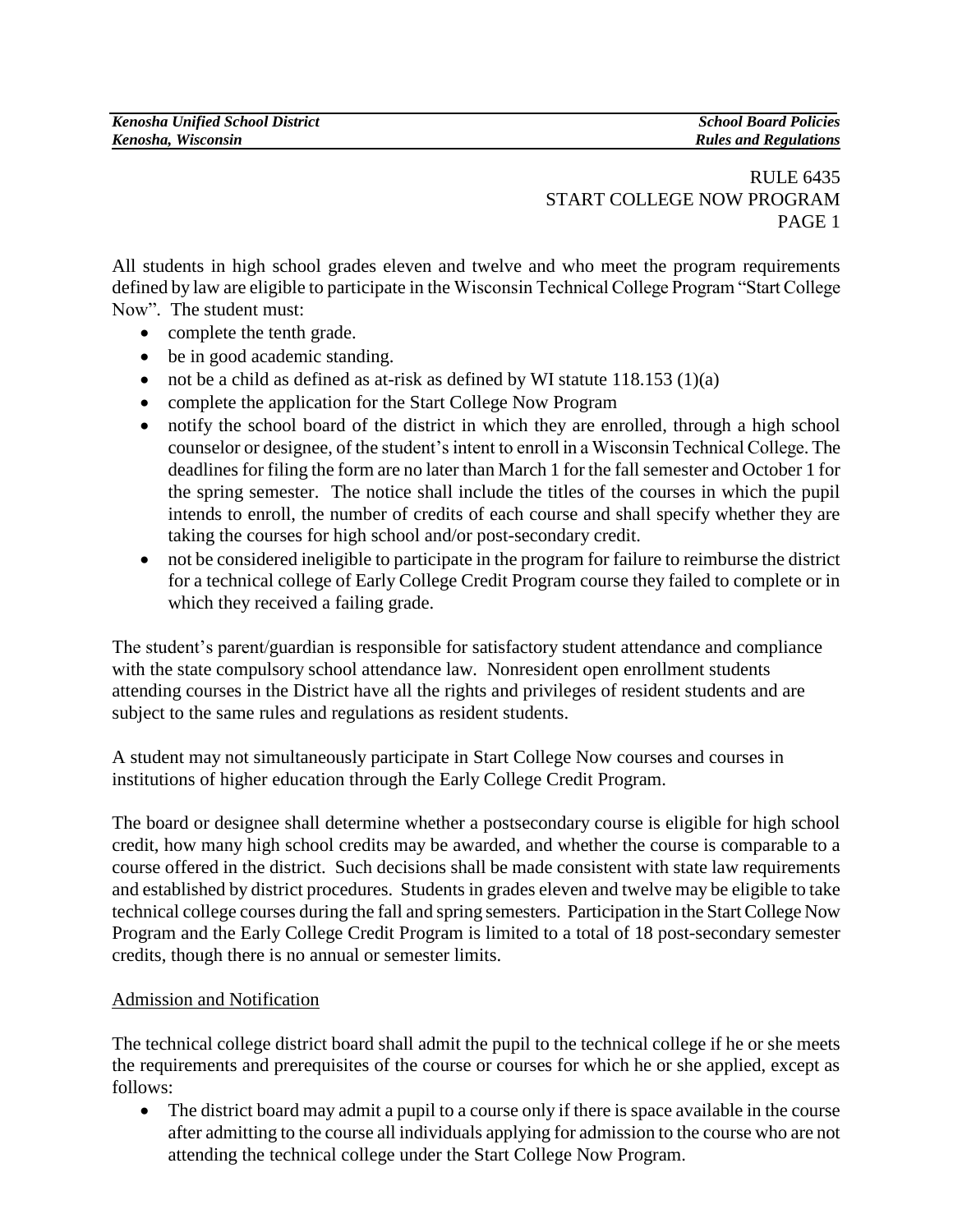### RULE 6435 START COLLEGE NOW PROGRAM PAGE 2

- The district board may reject an application from a pupil who has a record of disciplinary problems, as determined by the district board.
- If a child attends a technical college under the Start College Now Program, the technical college shall ensure that the child's educational program meets the high school graduation requirements. At least 30 days before the beginning of the technical college semester in which the pupil will be enrolled, the school board shall notify the pupil, in writing, if the requested course does not meet the high school graduation requirements and whether the course is comparable to a course offered in the school district. If the pupil disagrees with the school board's decision regarding comparability of courses or satisfaction of high school graduation requirements, the pupil may appeal the school board's decision to the state superintendent within 30 days after the decision. The state superintendent's decision is final and is not subject to review. The pupil is eligible to receive both high school and technical college credit for courses successfully completed at the technical college.
- A school board may refuse to permit a pupil to attend a technical college if the pupil is a child with a disability, as defined in Wisconsin statute 115.76 (5), and the school board determines that the cost to the school district would impose an undue financial burden on the school district.

# Responsibility of Costs Between the District and the Technical College

For each pupil attending a technical college, the school board shall pay to the technical college district board, in two installments payable upon initial enrollment and at the end of the semester, for those courses taken for high school credit, an amount equal to the cost of tuition, course fees, and books that a pupil who is attending the technical college and who is a resident of this state would be charged, except that the school board is not responsible for payment for any courses that are comparable to courses offered in the school district. If a pupil who is attending a technical college is a child with a disability, as defined in Wisconsin statute 115.76 (5), the payment shall be adjusted to reflect the cost of any special services required for the pupil.

# Responsibility of Pupil for Tuition and Fees

A pupil taking a course at a technical college for high school credit is responsible for the tuition and fees for the course if the school board has determined that the course is comparable to a course offered in the school district. A pupil would also be responsible for any fees for technical college courses that exceed the credit limit specified in the local policy and authorized by current Wisconsin statutes.

The parent/guardian or student is responsible for transportation between the school and the participating Start College Now Program. The parent or guardian of a pupil who is attending an institution of higher education or technical college and is taking a course for high school credit may apply to the state superintendent for reimbursement of the cost of transporting the pupil between the